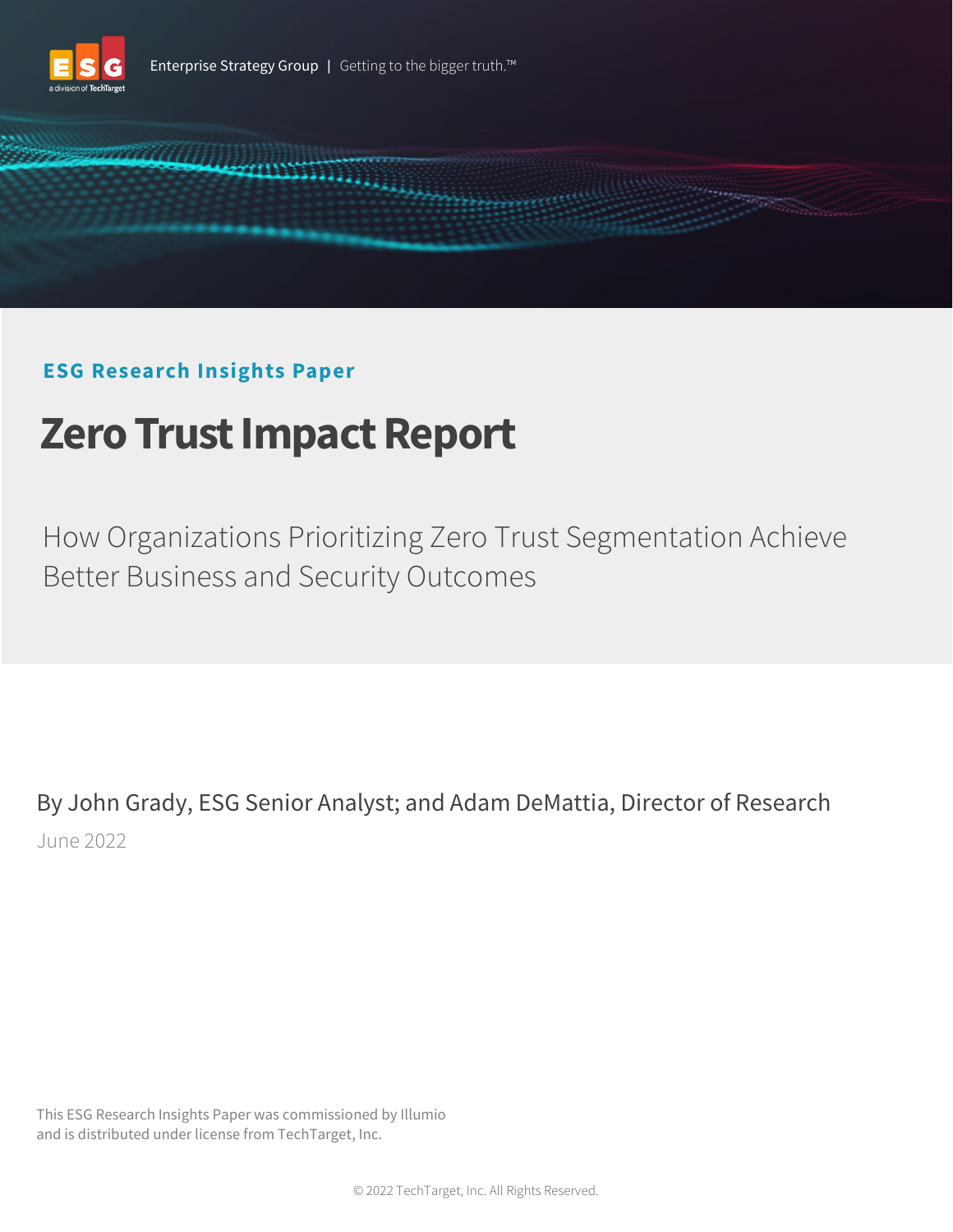## **Contents**

| ${\color{red} Visibility\,}\,{}_{\color{blue} \,}\,{}_{\color{blue} \,}\,{}_{\color{blue} \,}\,{}_{\color{blue} \,}\,{}_{\color{blue} \,}\,{}_{\color{blue} \,}\,{}_{\color{blue} \,}\,{}_{\color{blue} \,}\,{}_{\color{blue} \,}\,{}_{\color{blue} \,}\,{}_{\color{blue} \,}\,{}_{\color{blue} \,}\,{}_{\color{blue} \,}\,{}_{\color{blue} \,}\,{}_{\color{blue} \,}\,{}_{\color{blue} \,}\,{}_{\color{blue} \,}\,{}_{\color{blue} \,}\,{}_{\color{blue} \,}\$ |
|-----------------------------------------------------------------------------------------------------------------------------------------------------------------------------------------------------------------------------------------------------------------------------------------------------------------------------------------------------------------------------------------------------------------------------------------------------------------|
|                                                                                                                                                                                                                                                                                                                                                                                                                                                                 |
|                                                                                                                                                                                                                                                                                                                                                                                                                                                                 |
|                                                                                                                                                                                                                                                                                                                                                                                                                                                                 |
|                                                                                                                                                                                                                                                                                                                                                                                                                                                                 |
|                                                                                                                                                                                                                                                                                                                                                                                                                                                                 |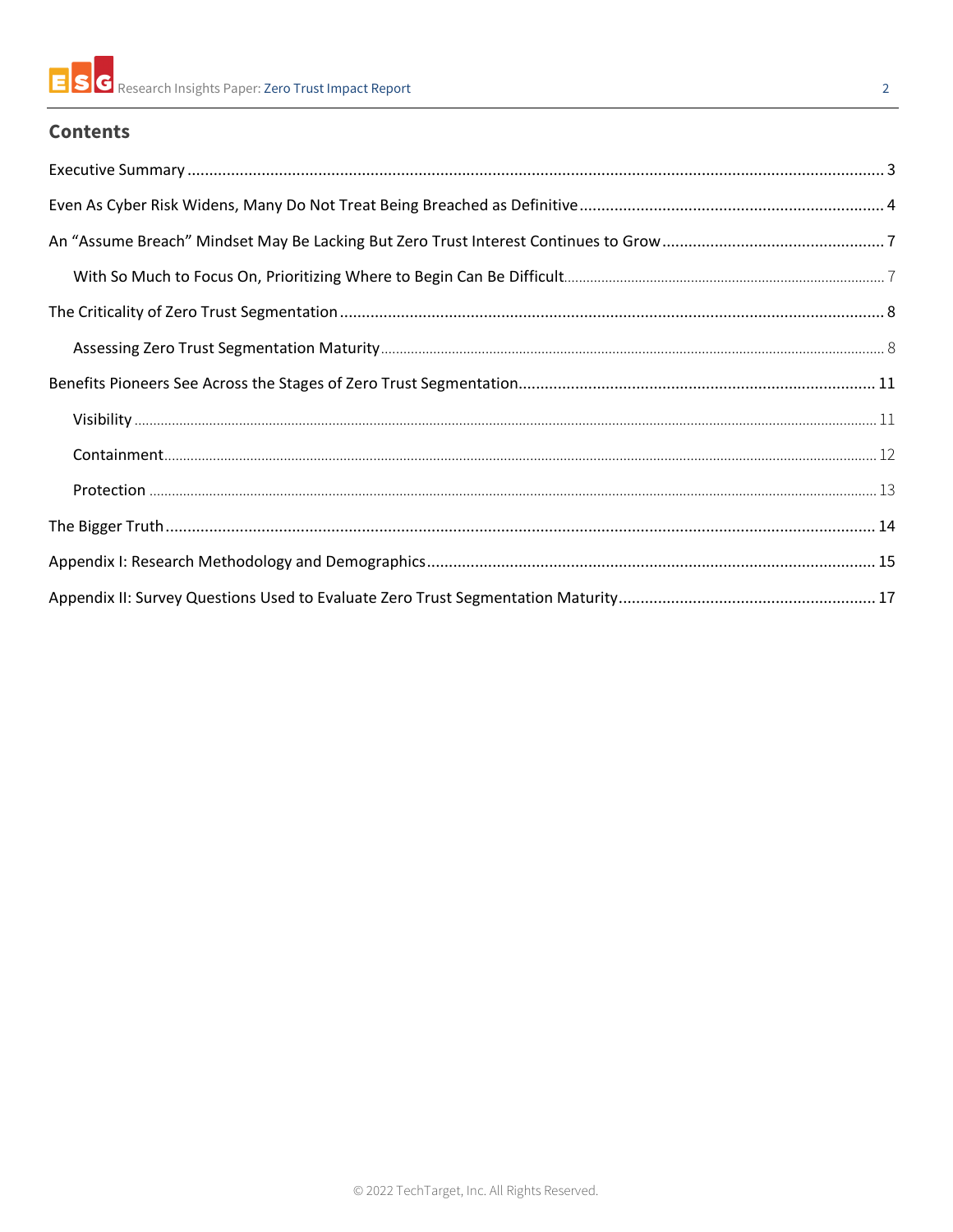## <span id="page-2-0"></span>**Executive Summary**

The hyperconnectivity created by digital transformation among users, applications, data, and things massively expands the attack surface and increases risk. Seeking to exploit these trends, attackers use a variety of methods to compromise targets, often causing significant business disruption. To address these threats, many organizations have begun to implement Zero Trust architectures to modernize their cybersecurity programs and attempt to limit the impact of attacks.

Yet, despite the prevalence of Zero Trust and likelihood of suffering an attack, nearly half of organizations (47%) do not operate under the assumption that they will be breached. Further, the breadth of tools supporting Zero Trust can make it difficult to determine where to begin and correctly focus on these initiatives. This has led to important practices that prevent attackers from having unfettered access to corporate

# **Despite the prevalence of Zero Trust and likelihood of suffering an attack, nearly half of organizations do not operate under the assumption that they will be breached.**

resources when compromises inevitably occur, such as segmentation, to become overlooked and points to a clear disconnect between the need, interest, and proper application of Zero Trust.

To gain insight into how organizations are faring with their Zero Trust initiatives and, specifically, how the maturity of an organization's approach to Zero Trust Segmentation impacts both security and business objectives, Illumio commissioned the Enterprise Strategy Group (ESG) to conduct a global research survey of 1,000 organizations located in North America, Europe, and Asia Pacific and Japan. Based upon the research conducted in this study, ESG concludes that organizations that have progressed further down the path of Zero Trust Segmentation enjoy the following benefits:

- Improved visibility across hybrid multi-cloud environments. Understanding the assets across the environment, how they relate, and where the greatest risks reside is foundational to Zero Trust. Mature organizations were 4.3 times more likely to say they have comprehensive visibility into traffic across their environment and five times more likely to have comprehensive visibility into traffic across all types of application architectures.
- Significantly lower annual downtime costs. Attacks are bound to occur. Ensuring the response to these incidents is fast and accurate is critical. Mature organizations were twice as likely to have avoided a critical outage due to an attack over the last 24 months and boasted a 68% faster mean time to recover (MTTR). By avoiding critical outages and recovering more quickly when attacks do occur, these organizations enjoy a \$20.1 million advantage in the annual cost of downtime.
- Better operational results. Mature organizations were able to translate success with Zero Trust Segmentation into broader business results. These organizations will move 14 production applications to the cloud over the next year that they otherwise wouldn't due to a lack of confidence in their security. They also report freeing up an average of 39 person-hours per week in their security teams due to increased operational efficiencies enabled via Zero Trust.
- Confidence in preventing cyber disasters. Following an attack, seconds can mean the difference between an inconvenience and a disaster. Mature organizations were 2.7 times more likely than their counterparts to have highly effective attack response processes. As a result of better visibility, faster response and containment, and more Zero Trust success, mature organizations are more than twice as likely to feel prepared to handle cyberattacks and reported preventing an average of five cyber disasters annually.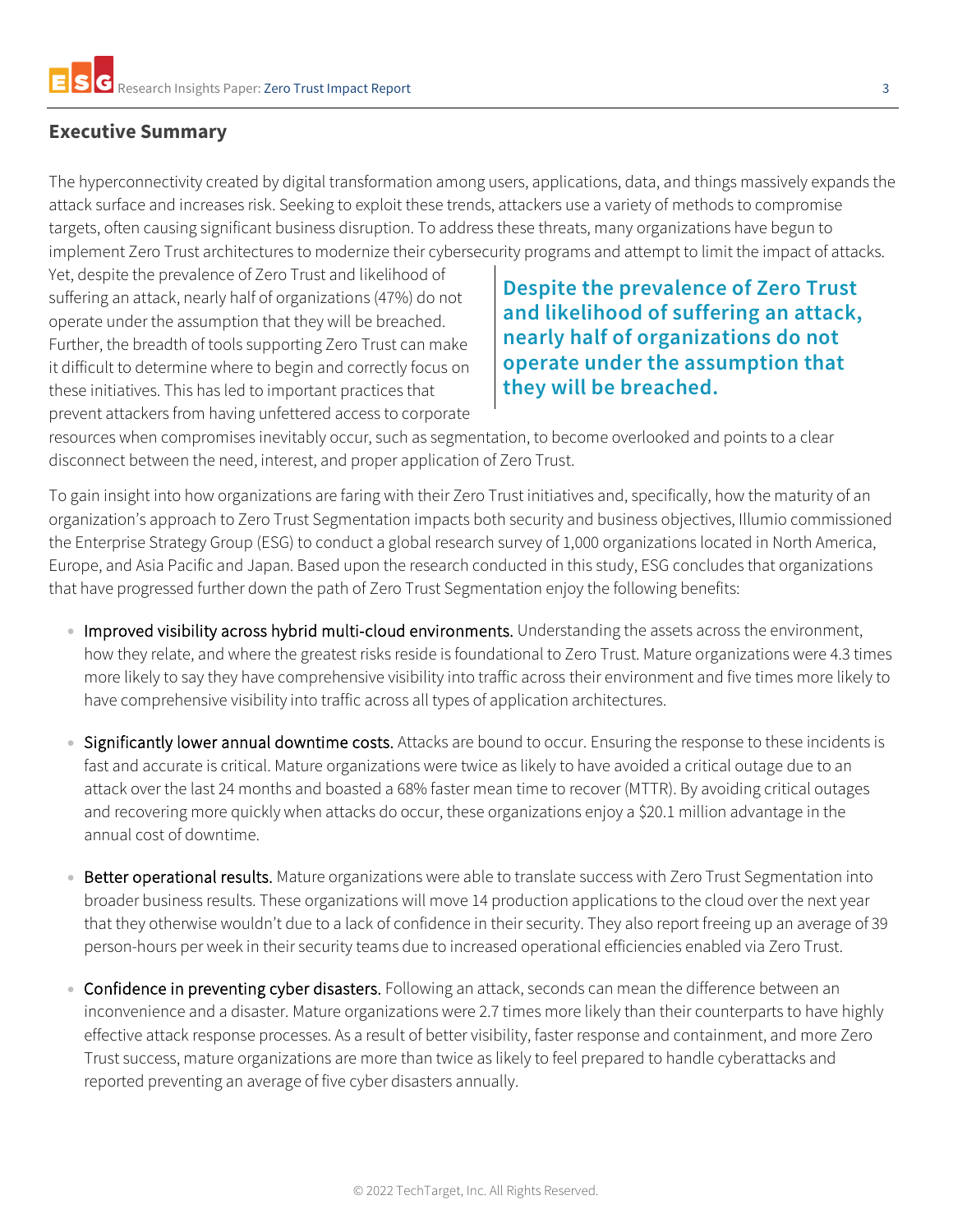# <span id="page-3-0"></span>**Even As Cyber Risk Widens, Many Do Not Treat Being Breached as Definitive**

Digital transformation (DX) continues to be a top IT priority for many organizations. Yet, while DX initiatives can help drive greater operational efficiency, foster improved collaboration, and provide better customer experiences, they often result in greater environmental complexity. Specifically, DX creates hyperconnectivity among users, applications, and things across on-premises data centers, cloud infrastructure, and remote locations. The result is a hybrid, multi-cloud architecture that expands the attack surface and ultimately increases risk to the organization.

Attackers seek to exploit the complexity these hybrid environments create and have a variety of tools at their disposal with which to do so. Traditional attacks using malware, targeting misconfigurations, and exploiting stolen credentials continue to pose problems. However, software supply chain, zero-day exploits, and ransomware attacks have become increasingly concerning due to both their frequency and significant impact across organizations of all types (see Figure 1).

#### **Figure 1. Most Concerning Types of Attacks**

**Regardless of the malicious activity you have seen over the last 24 months, which type of attacks are you personally most concerned about moving forward? (Percent of respondents, N=1,000, multiple responses accepted)**



*Source: ESG, a division of TechTarget, Inc.*

Respondents are experiencing these types of attacks, with 66% having reported experiencing at least one supply chain

attack over the past 24 months, and 76% at least one ransomware attack over the same timeframe. Ransomware incidents are particularly challenging as they test an organization's cyber, and thus business, resilience. The compromise of business-critical data or the unavailability of mission-critical systems can result in loss of revenue, impact to brand reputation, and potential societal implications. The decision on whether to pay the ransom can be difficult and

**More than one-third of respondents indicated a ransomware attack resulted in their data and systems being held hostage; 82% ultimately paid the ransom, the average of which was \$495,000.**

must balance the financial implication of the payment itself, the cost of not paying, the potential of "rewarding" attackers and being exploited again, and the public perception that can follow a ransom payment. More than one-third of respondents indicated a ransomware attack resulted in their data and systems being held hostage. Among those who had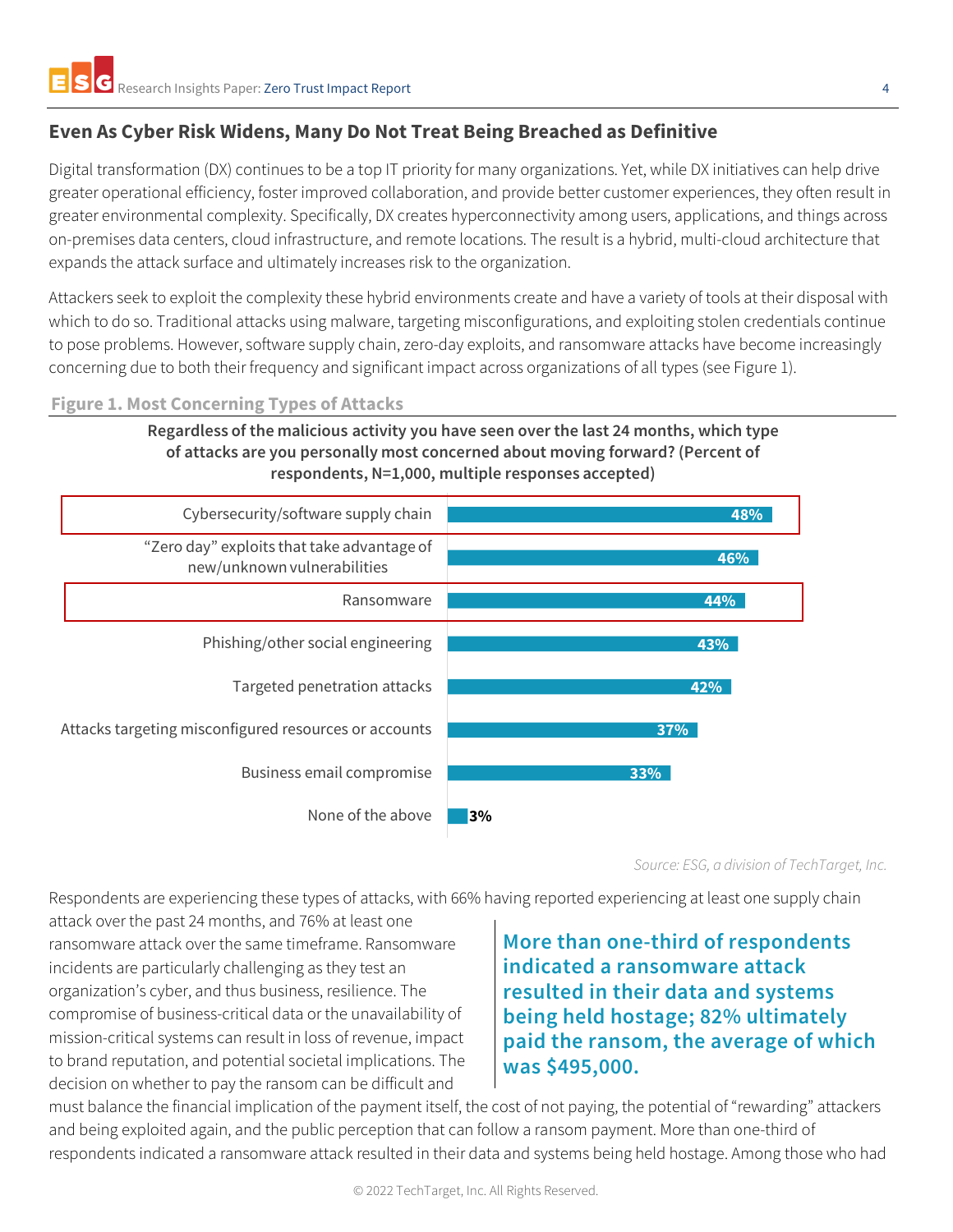data and systems held hostage, 82% ultimately paid the ransom (42% directly and 40% via cyber insurance), the average of which was \$495,000. All these factors have pushed ransomware into the mainstream, with executives, board members, and the government all taking a more active role in ransomware prevention, response, and recovery planning.

Regardless of the type of attack, there are substantial impacts that follow. Typically, successful attacks result in systems

becoming unavailable. Amazingly, 43% of respondents reported that they typically suffer unplanned downtime of a business-critical application due to a cyberattack at least monthly. The cost of these outages makes that finding even more noteworthy, with respondents indicating that the average hourly cost of downtime for a typical business-critical application due to lost revenue and productivity was \$251,000.

# **43% of respondents reported that they typically suffer unplanned downtime of a business-critical application due to a cyberattack at least monthly.**

Additionally, substantial personal and business impacts can result (see Figure 2). These impacts can affect:

- People. Over half of respondents (54%) reported security or IT team members were impacted, which could range from having their workload increase due to an attack, to having their responsibilities changed, up to reassignment or termination.
- IT. Nearly half of respondents (47%) noted other IT projects were delayed. Attacks force teams to focus on the tactical rather than the strategic and can lead to delays.
- Business. Thirty-eight percent of respondents noted that brand standing or shareholder value was impacted following an attack, while 37% reported compliance or legal issues.

### **Figure 2. Attack Impacts**

**Beyond the direct cost of downtime, in what other ways has your business been impacted by ransomware, software supply chain, or other attacks experienced over the last 24 months? (Percent of respondents, N=1,000, multiple responses accepted)**



*Source: ESG, a division of TechTarget, Inc.*

Perhaps due to the range of impacts they may face following an attack, many respondents are pessimistic about their organization's resiliency in the event of an attack. When asked of their mindset when a cyberattack is discovered by the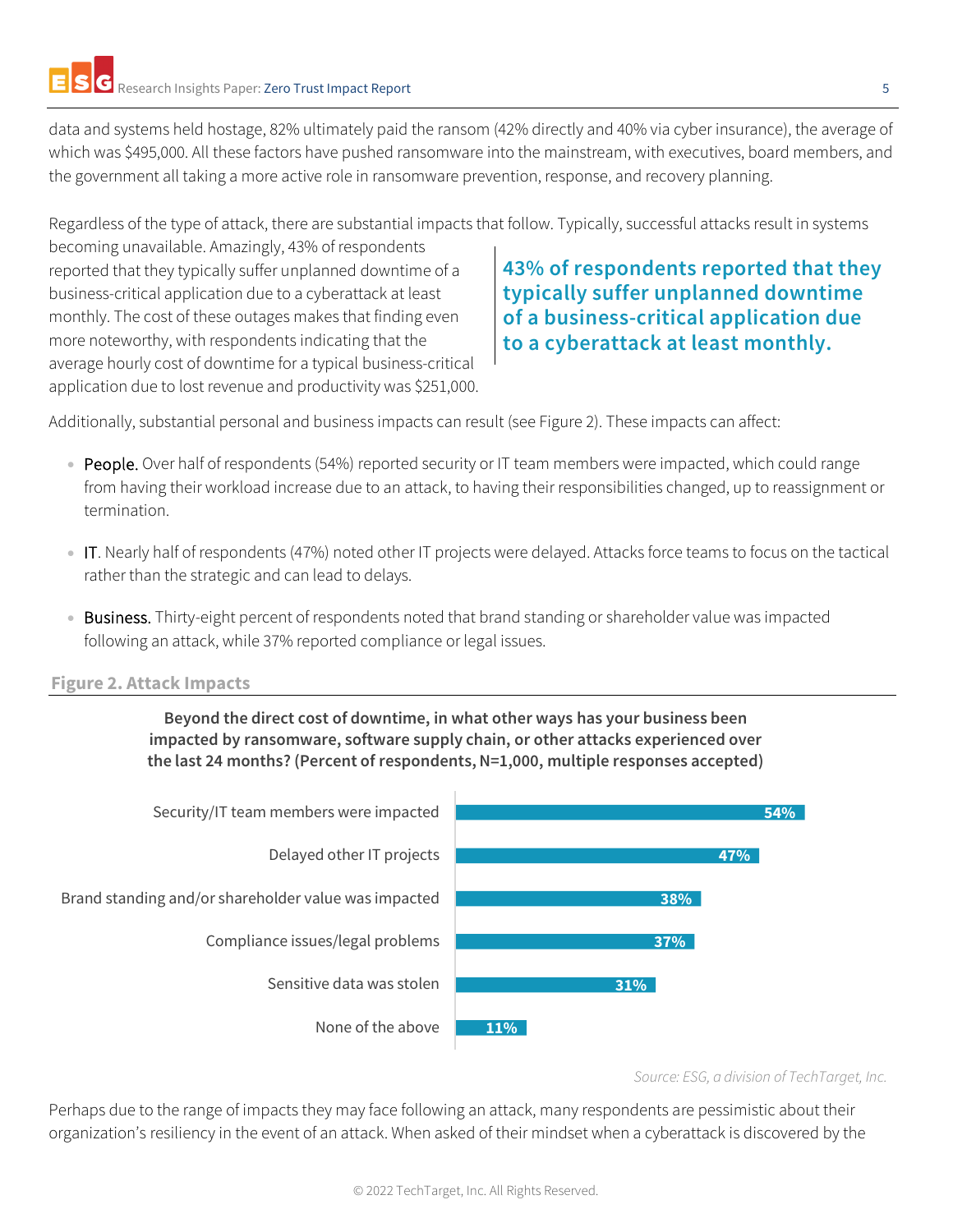security team, less than one in five (19%) feel their organization is prepared to handle the impacts of the incident. Further, more than half (52%) indicated they believe a cyberattack is likely to be a disaster for their organization (see Figure 3).





**What is your mindset when a cyberattack is uncovered by your security team? (Percent of** 

**respondents, N=1,000)**

An expanding attack surface, high likelihood of being attacked, and the negative impacts an attack can create have resulted in significant cyber risk for most organizations. However, nearly half of respondents (47%) do not operate with an "assume breach" mindset (see Figure 4). This indicates that most organizations have neglected to build enough cyber resilience to deal with the inevitability of a cyberattack, instead putting their hope in anonymity and keeping their fingers crossed that attackers will pass them over—an unlikely expectation.

## **Figure 4. Nearly Half of Respondents Do Not Operate With an "Assume Breach" Mindset**



**Which of the following best describes your organization's mindset with regards to suffering a cybersecurity breach over the next 24 months? (Percent of respondents,** 

© 2022 TechTarget, Inc. All Rights Reserved.

*Source: ESG, a division of TechTarget, Inc.*

*Source: ESG, a division of TechTarget, Inc.*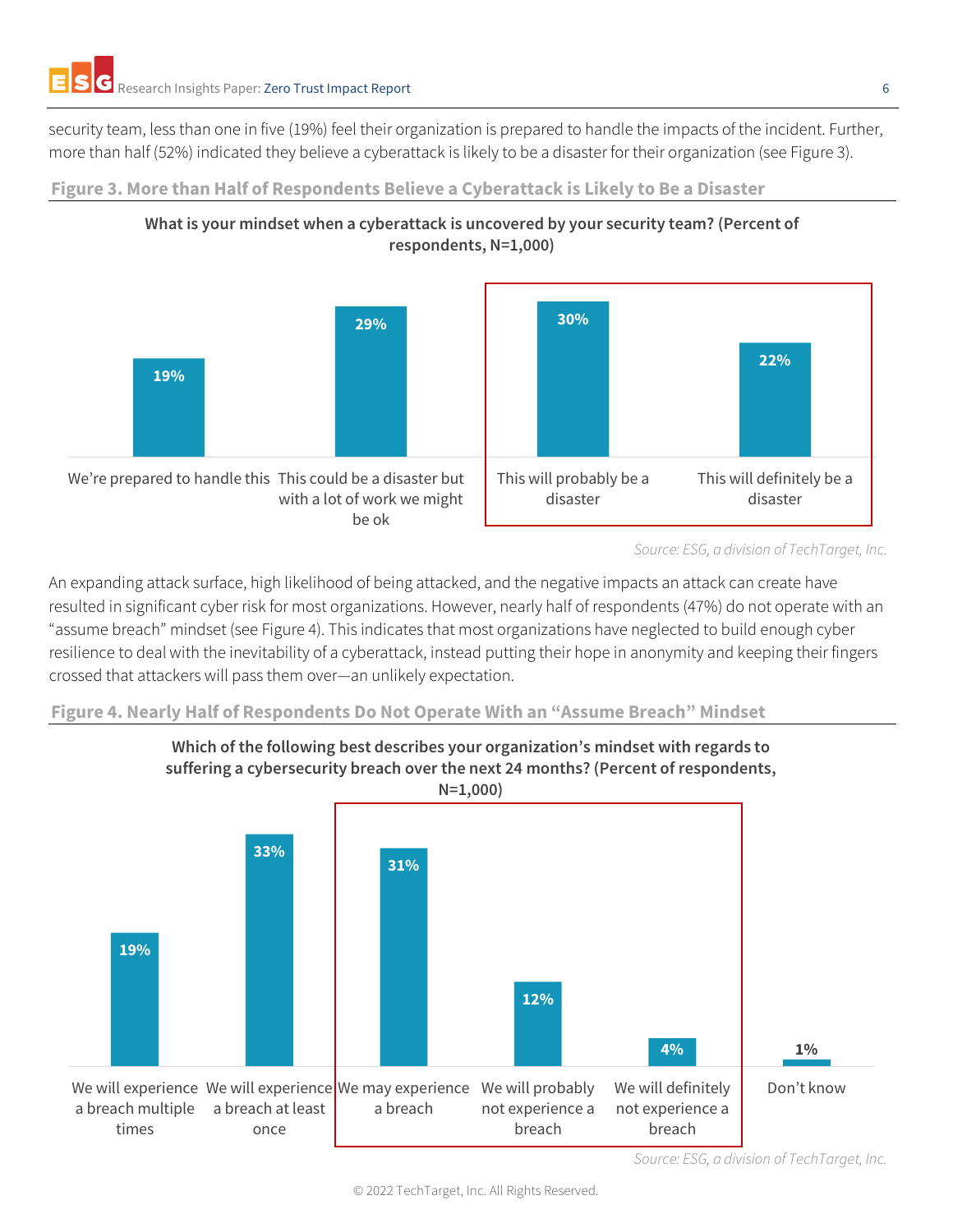## <span id="page-6-0"></span>**An "Assume Breach" Mindset May Be Lacking But Zero TrustInterest Continues to Grow**

In large part because of the erosion of the perimeter due to digital transformation and the resulting expansion of the attack surface, many organizations are turning to Zero Trust strategies. At its core, the Zero Trust model calls for denying access to

applications, resources, and data by default and relies on three core principles: all entities are untrusted until verified, least privilege access is enforced, and comprehensive security monitoring is implemented. Among the study's respondents, 85% said they had implemented or were in the process of implementing Zero Trust at their organization. More tellingly,

# **90% of respondents indicated that advancing Zero Trust is one of their organization's top three cybersecurity priorities.**

nearly all see this as a critical cybersecurity initiative. Specifically, 39% of organizations' forward-looking annual budgets for security controls are aimed at advancing Zero Trust initiatives and 90% of respondents indicated that advancing Zero Trust is one of their organization's top three cybersecurity priorities, with 33% citing it as their top cybersecurity priority.

## <span id="page-6-1"></span>With So Much to Focus On, Prioritizing Where to Begin Can Be Difficult

While Zero Trust should be thought of as a strategy or framework upon which to base a cybersecurity program, tools are required to support the initiative. Because Zero Trust is a broad initiative touching on a variety of disciplines, many tools have become associated with the strategy. While not an exhaustive list, Figure 5 shows how respondents rate specific tools and practices with regard to supporting Zero Trust. Because everything seems to be important, organizations can struggle to prioritize and focus on the appropriate areas. For example, 30% of respondents rated segmentation as critical to their Zero Trust initiative. If the purpose of Zero Trust is ultimately to prevent attackers from having unfettered access to corporate resources when compromises inevitably occur, this would seem to be a massive disconnect and potentially a consequence of organizations failing to operate under an "assume breach" mindset. Perhaps as a result, less than half of the respondents surveyed (46%) ultimately graded their organization's Zero Trust initiative as very successful.

#### **Figure 5. Importance of Technologies and Practices to Zero Trust**



■ Critical ■ Important ■ Somewhat important ■ Not important

Least privilege access Segmentation/microsegmentation Conditional access policies Asset identification and inventorying Device health and posture checking Multi-factor authentication Continuous monitoring Incident investigation and response Data classification and security Zero trust network access

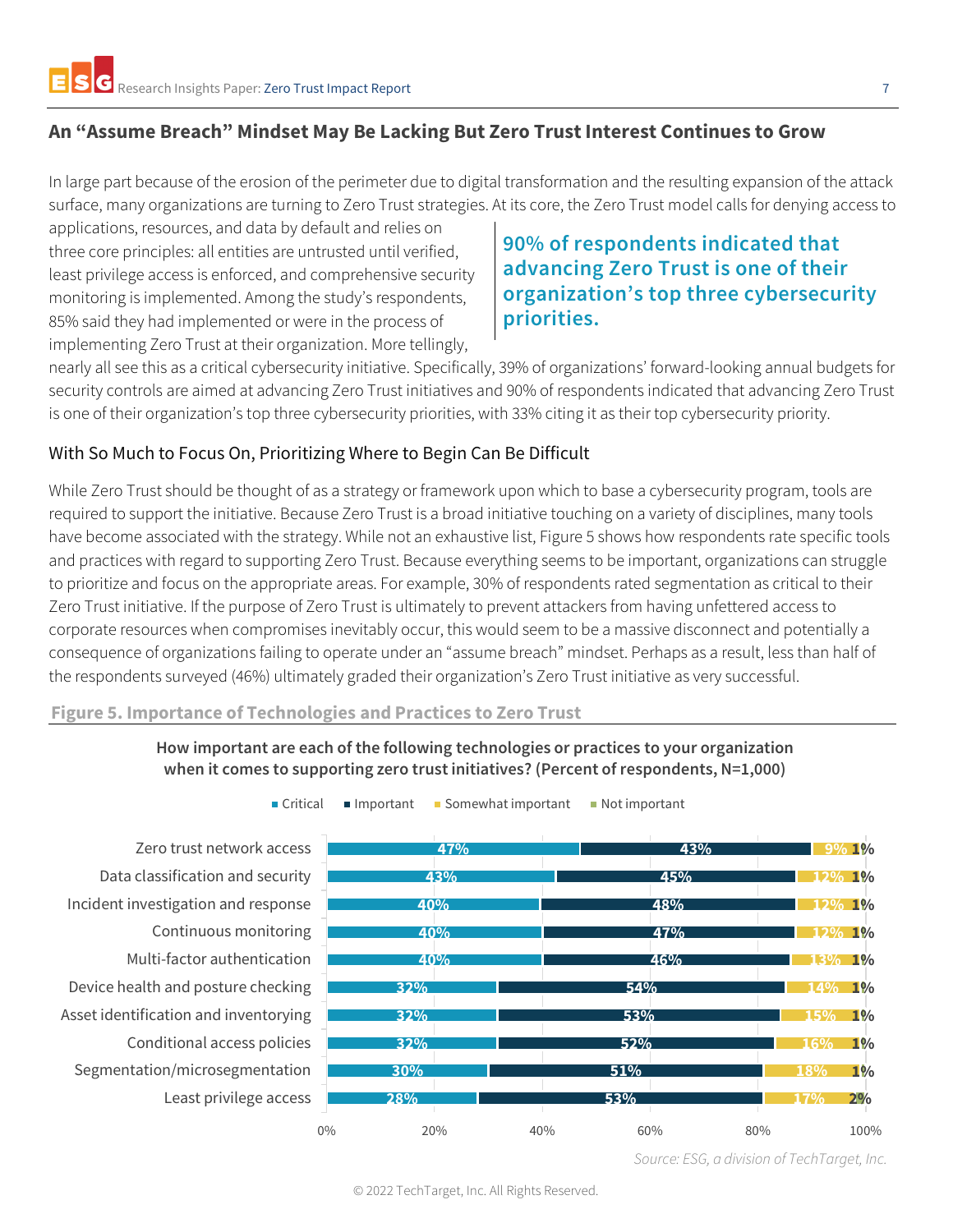# <span id="page-7-0"></span>**The Criticality of Zero Trust Segmentation**

Proper segmentation of resources is an important aspect of security independent of Zero Trust but is foundational to ensuring that entities are isolated from one another and only allowed to communicate when allowed by corporate policy. Yet moving from open to highly segmented is not something most organizations accomplish overnight. Rather, there should be a focus on specific actions which helps move an organization from a reactive stance to a proactive posture and down a path of fast wins and quick value before ultimately achieving Zero Trust Segmentation. These include:

- Visibility The first step in defending a highly heterogeneous and distributed environment is understanding what comprises it. Comprehensive visibility across all application types, locations, and endpoints is the first step but must be put in the context of risks from open ports, unnecessary communication between applications, and other factors.
- Containment Attacks will happen, so the ability to pivot quickly to response and prevent attackers from moving laterally and infecting additional systems is critical. This requires integrations with SIEM and SOAR tools to plug into existing workflows, as well as tools and processes able to serve as an emergency response mechanism in the event of ransomware attacks by quickly closing the ports used to propagate attacks, quarantining infected systems, and isolating unaffected systems.
- Protection The first step in moving from reactive to proactive is ensuring that unrelated environments are separated (such as development from production and IT from OT). Expanding these capabilities across the entire environment to apply segmentation to all applications, ring-fence high-priority resources, and prevent lateral movement anywhere in the environment in the event of an attack protects sensitive data and limits the impacts of an attack.

### <span id="page-7-1"></span>Assessing Zero Trust Segmentation Maturity

Respondents were asked five questions to assess their segmentation technology and practices relative to integrations with SIEM and SOAR solutions, separation of development and production environments, ability to block ports to stop the command and control traffic used to spread infections, consistency of policy enforcement across cloud and on-prem environments, and consistency of policy enforcement across different application architectures. Based on their responses, organizations were grouped into one of three cohorts based on Zero Trust Segmentation maturity (see Figure 6):

- Nascent Organizations in the Nascent cohort use segmentation solutions that deliver very good capabilities across 0-2 areas (or the organization does not have a solution in place). A strong majority of organizations (69%) were grouped as Nascent. These organizations may still have work to accomplish with regard to Zero Trust Segmentation, but understanding the benefits the approach provides and best practices Pioneers employ can help them to prioritize areas of focus to refine their Zero Trust Segmentation approach over time.
- Progressing Those grouped as Progressing use segmentation solutions that deliver very good capabilities across 3-4 areas. Roughly one-quarter (24%) of our respondents were Progressing toward Zero Trust Segmentation. These organizations are typically already seeing the benefits based on their work and have a solid foundation from which to continue to build.
- Pioneers Pioneers are the most mature with regard to Zero Trust Segmentation and use segmentation solutions that deliver very good capabilities across all 5 areas. Unsurprisingly, few organizations have reached the third stage of Zero Trust Segmentation maturity, with only 6% able to be accurately described as Pioneers. Those identified as Pioneers can use this report within their organization to validate the advantages they can expect to see based on the benefits others in their group have seen.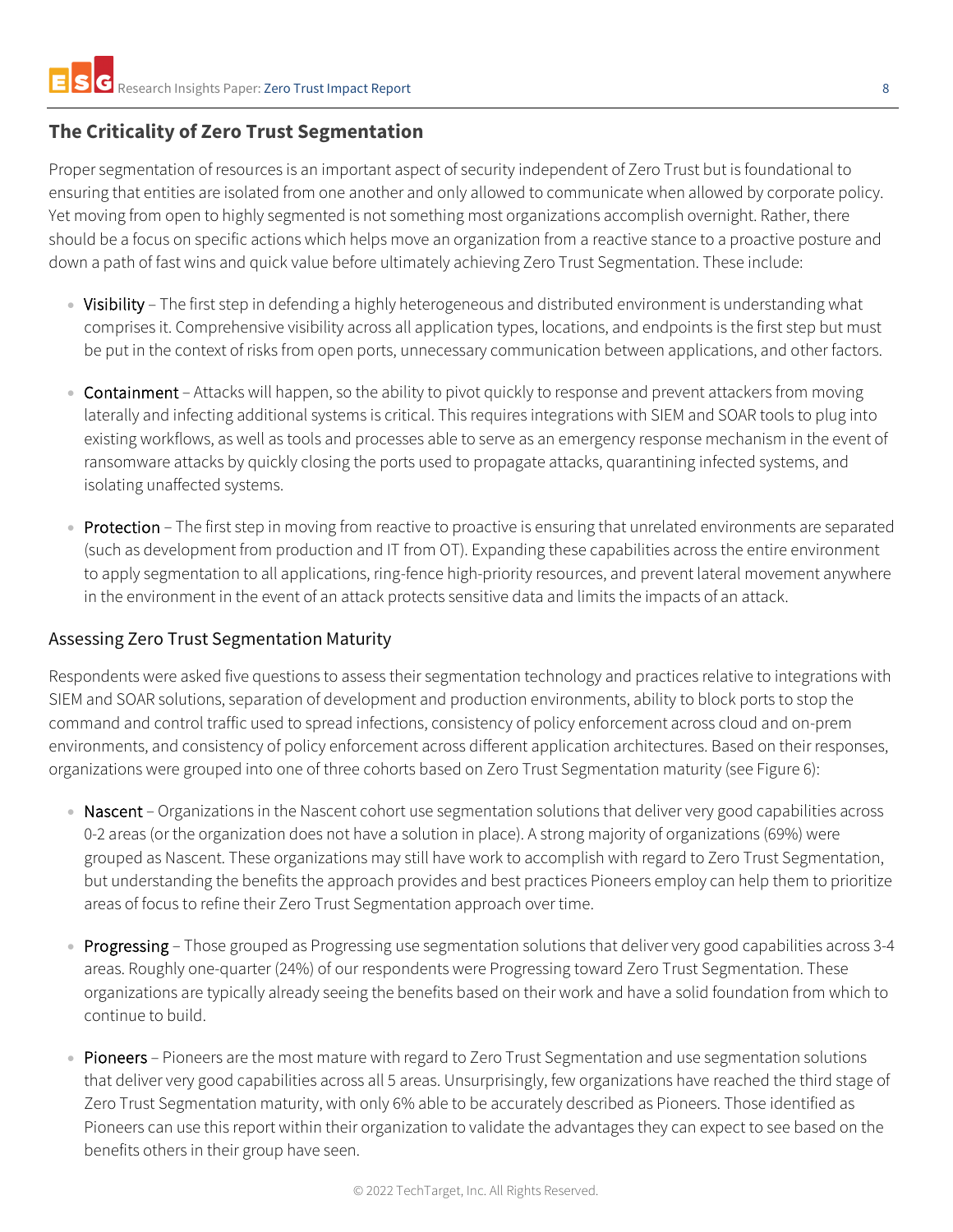#### **Figure 6. Distribution of Zero Trust Segmentation Maturity**



#### **Respondents by Zero Trust Segmentation Maturity (Percent of respondents, N=1,000)**

*Source: ESG, a division of TechTarget, Inc.*

We will explore in depth the specific benefits those organizations that have prioritized Zero Trust Segmentation are seeing.

Yet at a high level, one of the first questions should be: Do organizations that are considered Zero Trust Segmentation Pioneers see more success with Zero Trust initiatives overall? In fact, they do. Specifically, Zero Trust Segmentation Pioneers were 2.4 times more likely than Nascent organizations to rate their Zero Trust initiatives very successful (see Figure 7).

# **Pioneers were 2.4 times more likely than Nascent organizations to rate their Zero Trust initiatives very successful.**

#### **Figure 7. Zero Trust Segmentation Pioneers Are More Successful with Zero Trust**



**Overall, how would you rate your organization's level of success to-date with zero trust? (Percent of respondents)**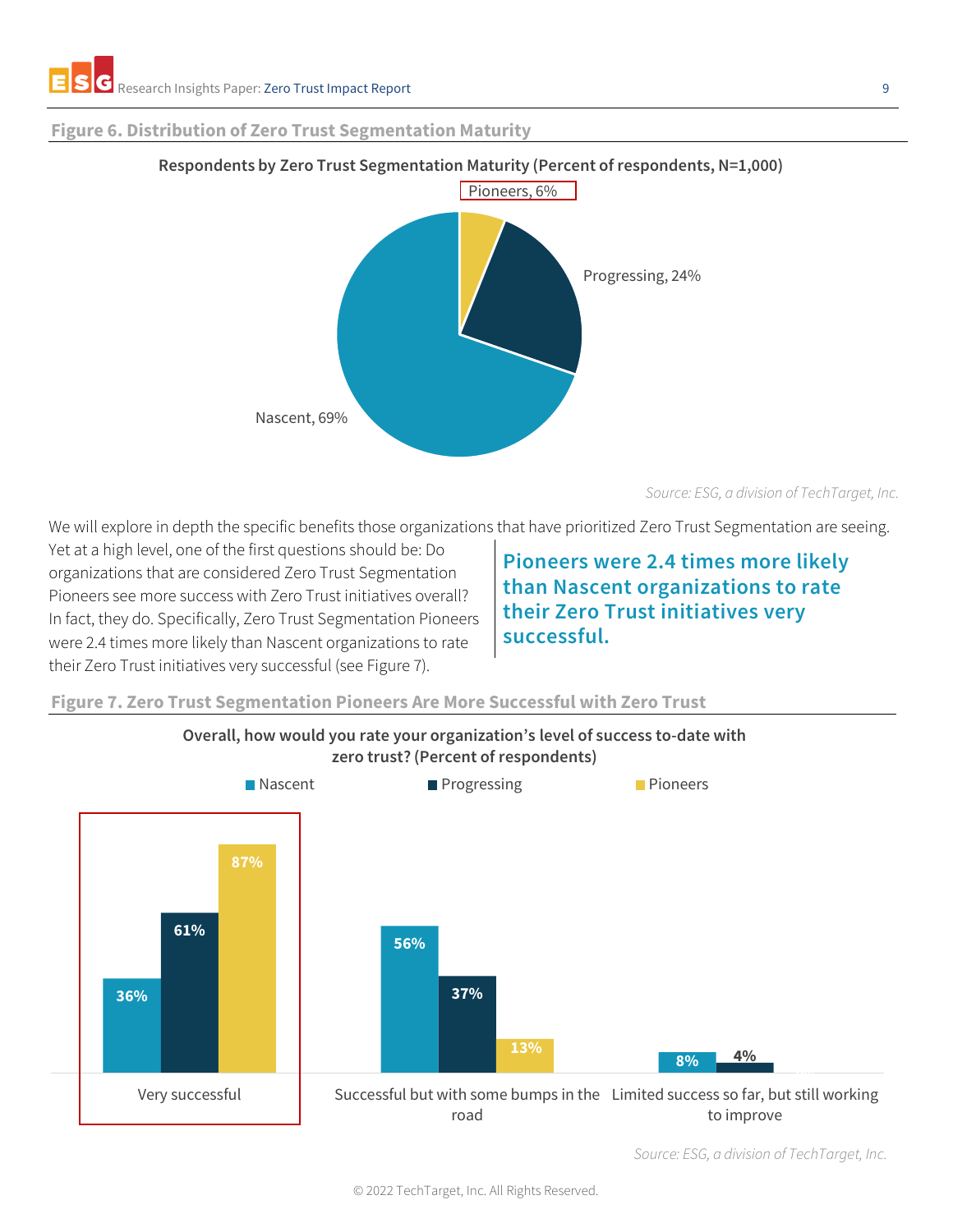More specifically, respondents made a clear connection between the application of segmentation in the environment and

both the business and security benefits derived from Zero Trust (see Figure 8). Zero Trust Segmentation Pioneers were much more likely than their Nascent counterparts to indicate that investments in segmentation were critical to improving operational efficiency, accelerating cloud adoption, improving cyber resiliency, and meeting compliance mandates. Perhaps most importantly, 81% of Pioneers said their investments in segmentation were critical in helping them prevent breaches

**Perhaps most importantly, 81% of Pioneers said their investments in segmentation were critical in helping them prevent breaches from becoming cyber disasters, compared to only 45% of their Nascent counterparts.**

from becoming cyber disasters, compared to only 45% of their Nascent counterparts.

**Figure 8. Zero Trust Segmentation Pioneers Say Segmentation Has Helped Achieve Benefits**

## **To what degree has your organization's progress implementing segmentation/microsegmentation impacted broader zero trust benefits your organization has seen? (Percent of respondents selecting "Critical")**



*Source: ESG, a division of TechTarget, Inc.*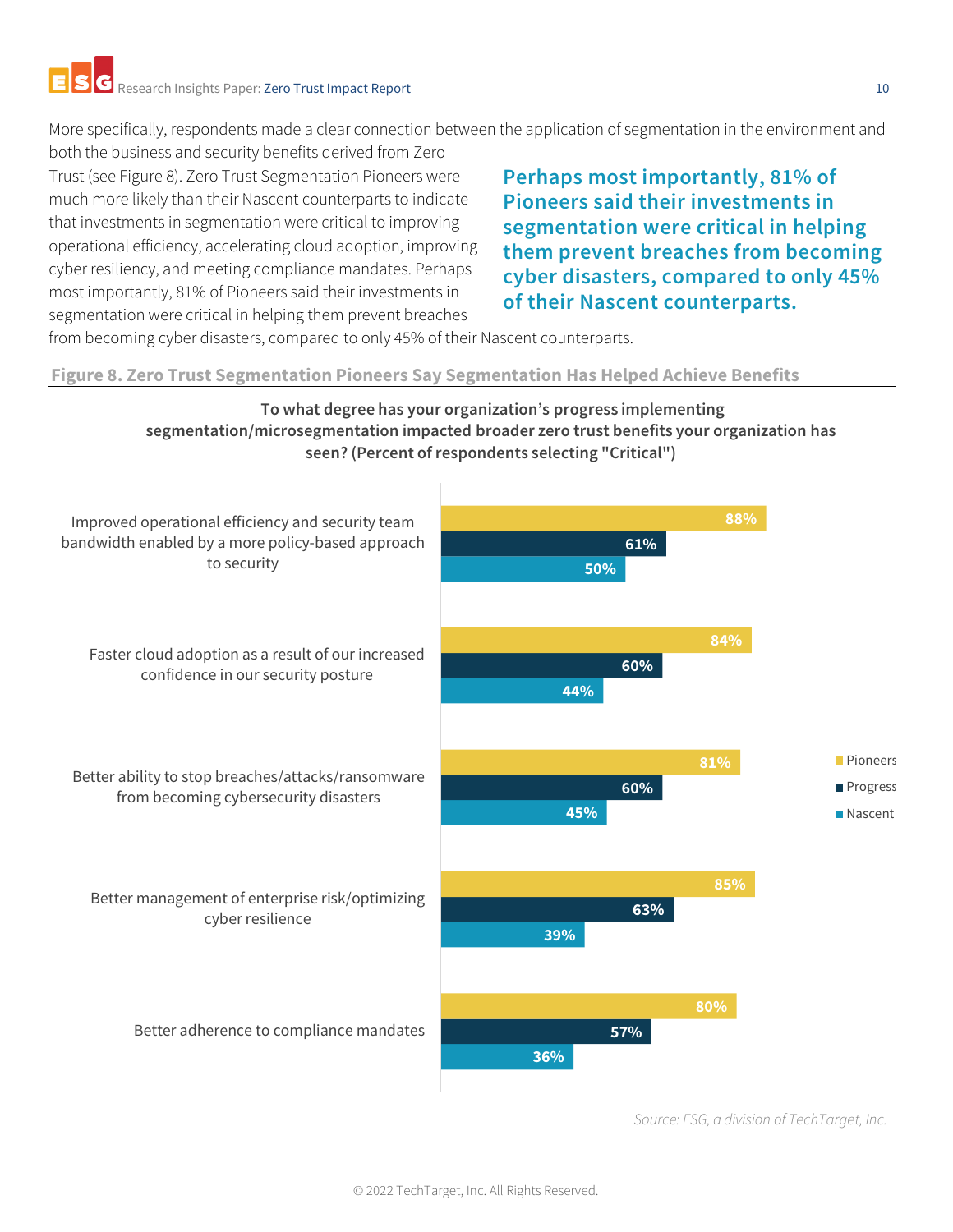## <span id="page-10-0"></span>**Benefits Pioneers See Across the Stages of Zero Trust Segmentation**

Organizations identified as Pioneers in our study saw clear and definitive benefits from their prioritization of segmentation

across the stages of visibility, containment, and protection. Pioneers were at least 4.3 times more likely to report comprehensive visibility across their environment, reported a 68% faster mean time to recover, and saw a \$20.1 million annual cost of downtime advantage. As a result, Pioneers were 2.7 times more likely than Nascent organizations to feel prepared to handle cyberattacks and reported preventing an

**Pioneers were 2.7 times more likely than Nascent organizations to feel prepared to handle cyberattacks and reported preventing an average of five cyber disasters annually.**

average of five cyber disasters annually. Put simply, Zero Trust Segmentation Pioneers are seeing success where much of the industry continues to struggle with adversity.

## <span id="page-10-1"></span>Visibility

Understanding the assets across the environment, how they relate, and where the greatest risks reside is foundational to Zero Trust. This has become both more important and more difficult with the shift to the cloud and adoption of cloudnative application architectures. Among our respondents, Zero Trust Segmentation Pioneers were 4.3 times more likely to report comprehensive visibility into traffic across their environment (see Figure 9). Similarly, Pioneers were 5 times more likely to have comprehensive visibility into traffic across all the types of application architectures in their environment. The confidence this visibility generates can have a tangible impact on broader IT initiatives as well. Among the Pioneer cohort, respondents expect to able to move, over the next year, an incremental 14 production applications to the cloud that they wouldn't otherwise have had the confidence to do without Zero Trust.

#### **Figure 9. Visibility Across Cloud, On-premises, and Endpoints**

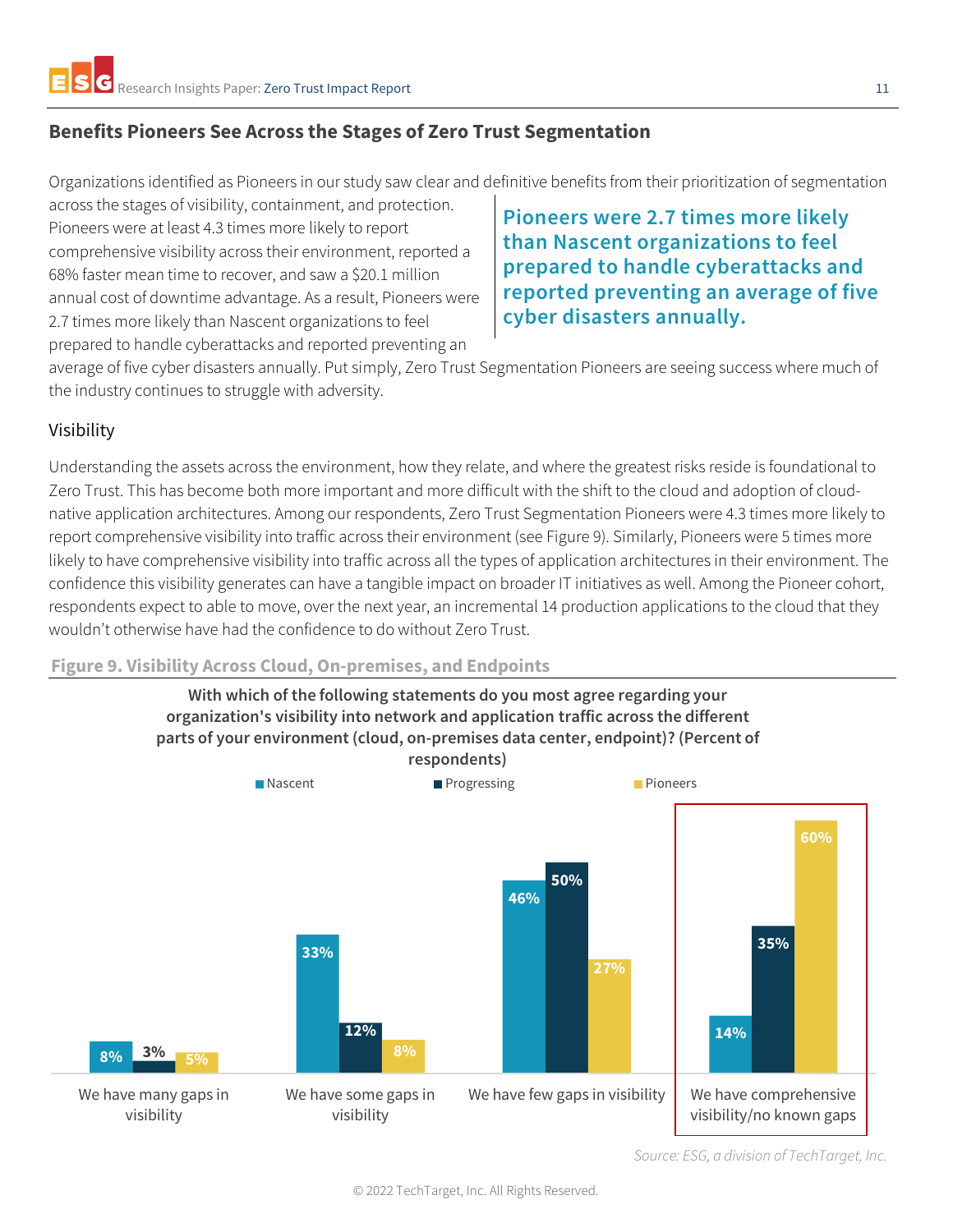The assumption may be that Pioneers are bringing a multitude of tools to bear to achieve this type of success. Yet, in actuality, many are relying on a single tool for visibility insights. Specifically, 51% of Pioneer organizations use a single tool or primarily one tool for visibility across different parts of the environment and application architectures. This is two times more than their Nascent counterparts (25%). One benefit of this approach is the ability to democratize the insights derived from these insights across the organization more efficiently. Nearly two-thirds (65%) of Pioneers reported that application owners have their own views from the same visibility tool the security team uses, compared to only 36% of Nascent organizations. This ultimately supports a more proactive model when application owners are able to use these visibility insights to ensure their applications are secure earlier in the development cycle.

## <span id="page-11-0"></span>Containment

With attacks as common as they are, and the substantial personal and business impacts that often follow, fast and efficient response is critical. Our research found that Zero Trust Segmentation Pioneers were more than 2.7 times more likely to rate their attack response process as highly effective (see Figure 10). More objectively, we are able to validate how effective Pioneers are at containing cyberattacks through additional metrics they provided. With regard to mean time to recover, these mature organizations reported a 68% faster response than Nascent organizations, which helped them to avoid significant downtime. Specifically, Pioneers were 2.1 times more likely to have avoided a critical outage over the last 24 months. Most importantly, by averaging less downtime and recovering faster when incidents do occur, Pioneers ultimately see significant savings relative to the total annual cost of downtime, with a \$20.1 million advantage over their Nascent counterparts.

### **Figure 10. Effectiveness of Attack Response**



#### **In the event that an attack is detected at your organization, how would you describe the effectiveness in the process of quarantining systems, blocking lateral movement, and shutting down command and control communication paths? (Percent of respondents)**

#### *Source: ESG, a division of TechTarget, Inc.*

A variety of considerations determine an organization's ability to quickly respond to incidents when they occur. However, one of the most critical factors is the degree to which at least parts of the response are automated. The ability to instantaneously quarantine systems, shut down command and control communication paths by closing open ports, and ultimately prevent lateral movement gives responders a significant advantage against cyber-adversaries. Our research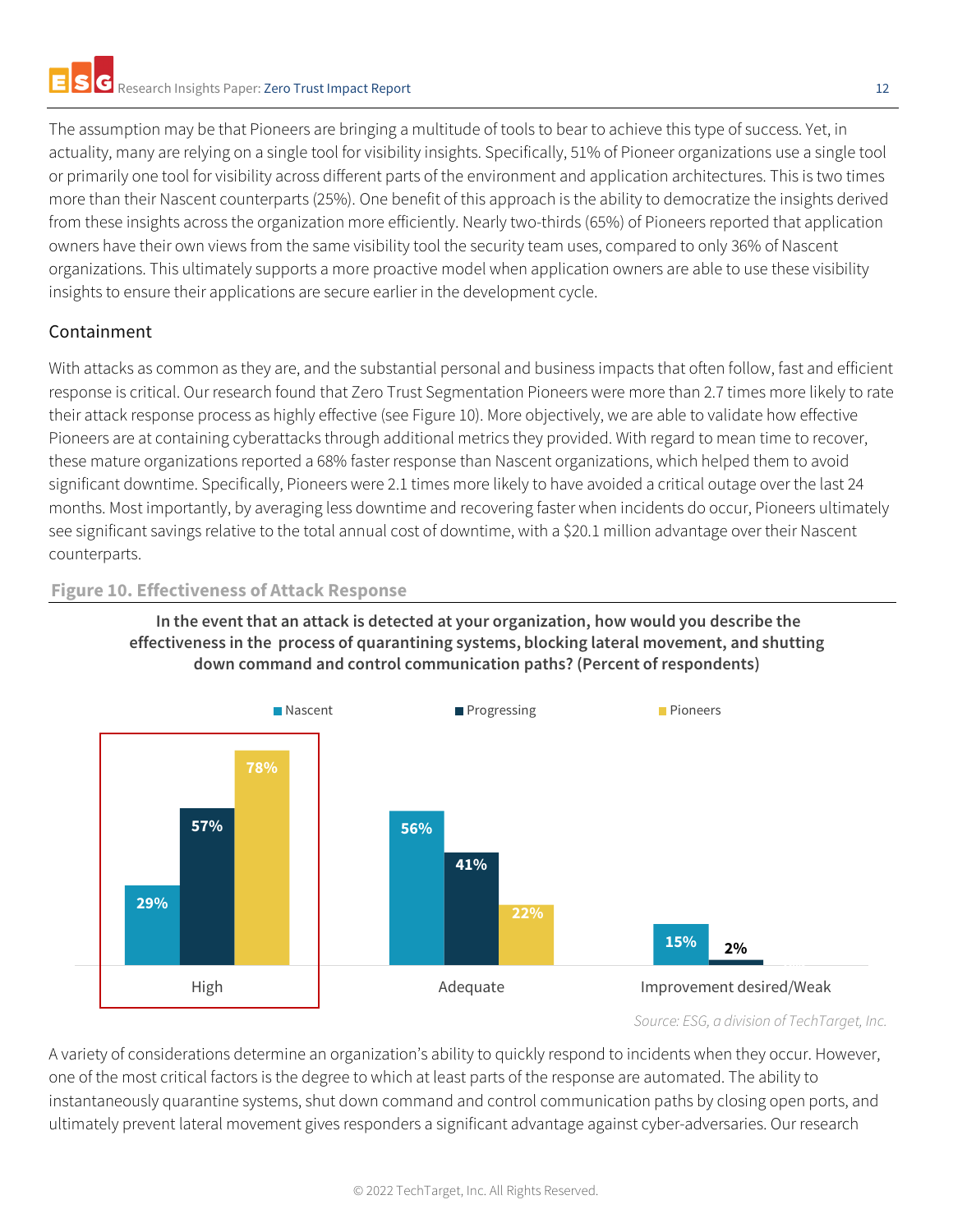found that 73% of Pioneers had highly automated attack response workflows, which was 2.5 times more likely than their less mature counterparts.

## <span id="page-12-0"></span>Protection

After achieving visibility and the ability to quickly respond to and contain incidents when they occur, the final stage on the Zero Trust Segmentation journey is achieving a proactively protective posture. This entails segmenting different parts of the environment and ensuring segmentation is applied to critical applications. As one would expect, Pioneers fared better than their Nascent counterparts in this area as well. Nearly all Pioneers (95%) rated their ability to separate their IT environment from their OT environment as very good. Conversely, only 38% of Nascent organizations felt this way. At an application level, Pioneers reported that 68% of their critical applications were ring-fenced, and 72% of their total applications were properly segmented. In both cases, this was a 26% advantage over Nascent organizations.

The knowledge that these key systems and applications are logically separated from other parts of the environment helps create confidence in the organization's resiliency. This leads Pioneers to be 2.7 times more likely to feel prepared to handle a cyberattack than Nascent organizations. Further, Pioneers estimate that they avert 5 cyber disasters annually due to their Zero Trust Segmentation initiative. This confidence also generates greater efficiency, with Pioneers reporting an average of 39 person-hours per week freed up due to Zero Trust, nearly a full-person equivalent.

While applicable to each stage of the Zero Trust Segmentation journey, the use of purpose-built tools appears to play a significant role in an organization's ability to achieve positive Zero Trust outcomes. From a broad Zero Trust perspective, only 4% of respondents voiced a preference for technologies that are part of a unified and integrated platform from a single vendor. Nearly half (49%) prefer purchasing tools and controls with best-of-breed capabilities from vendors with technology alliances and ecosystems, while 47% prefer purchasing best-of-breed tools even if they come with limited integrations. When it comes to Zero Trust Segmentation, these findings are even more pronounced, with 75% of Pioneers indicating that purpose-built microsegmentation tools are critical to Zero Trust (see Figure 11). The successes seen by these organizations begin to make sense in this context.

#### **Figure 11. Preference for Purpose-built Microsegmentation Tools**



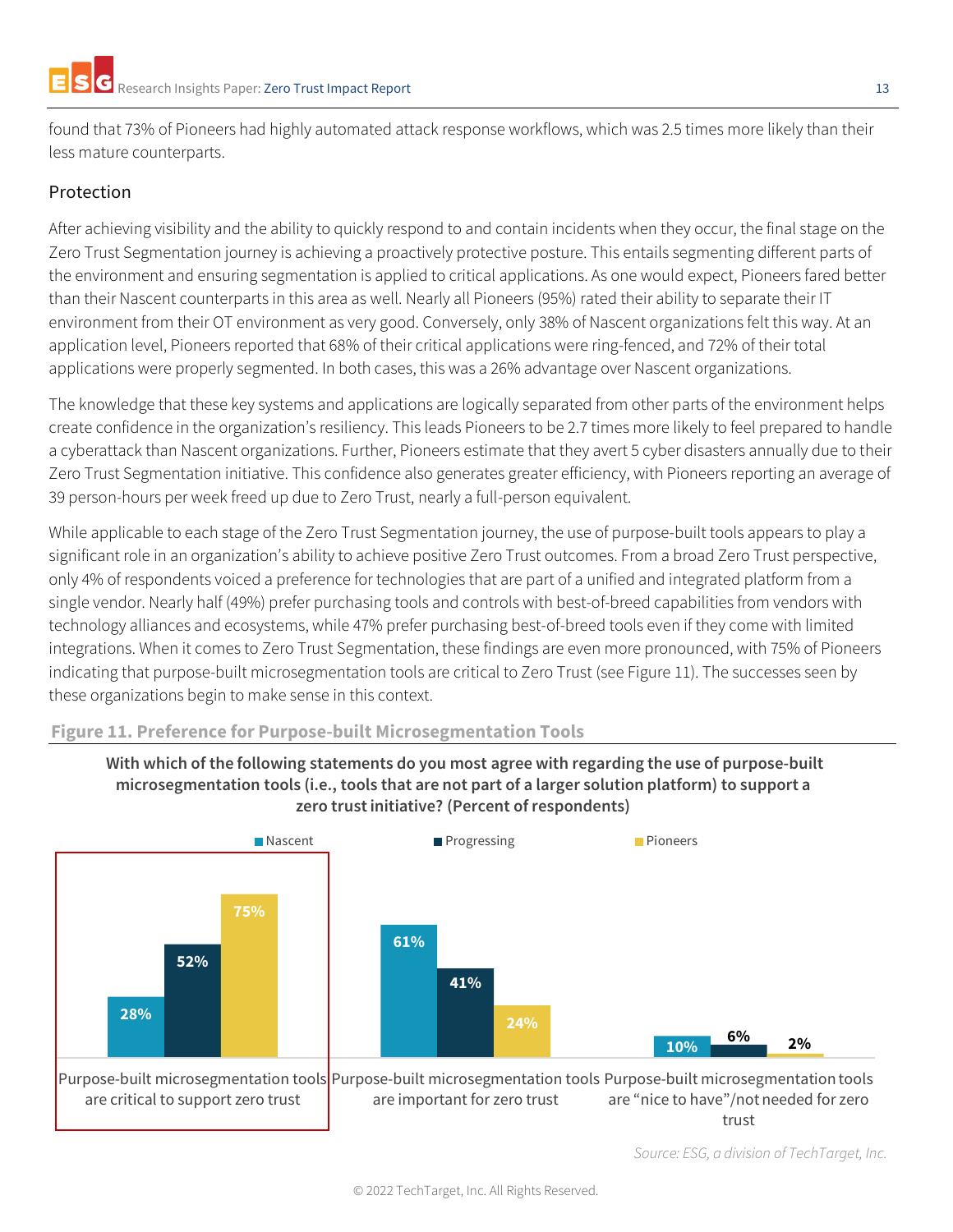# <span id="page-13-0"></span>**The Bigger Truth**

In some ways, the success of Zero Trust has bred fatigue for the term. Said another way, when everything is Zero Trust, is anything really Zero Trust? This is unfortunate because the core tenets of the approach are not only critical but fairly simple in reality: Never trust, always verify; continuously monitor; assume breach. The last point was clearly identified in our research as a major gap among many organizations and, in some ways, is the simplest to address: When organizations act as if a breach will occur, the objective should be to make it as hard as possible for attackers to move about the environment with impunity until they find valuable information. This quite clearly requires segmentation.

Beyond the logic of implementing segmentation because it is part and parcel of Zero Trust, our research has shown that organizations that have prioritized the practice and achieved Zero Trust Segmentation maturity are faring much better than those that have not across a multitude of security and business metrics. These mature organizations have more confidence, are more agile, and ultimately are more resilient in the face of adversity. This is not to say that segmentation has to be all or nothing. Simply by beginning the journey and gaining better visibility across the environment, organizations just getting started can begin to see benefits and build critical momentum toward expanding their capabilities and progressing toward maturity.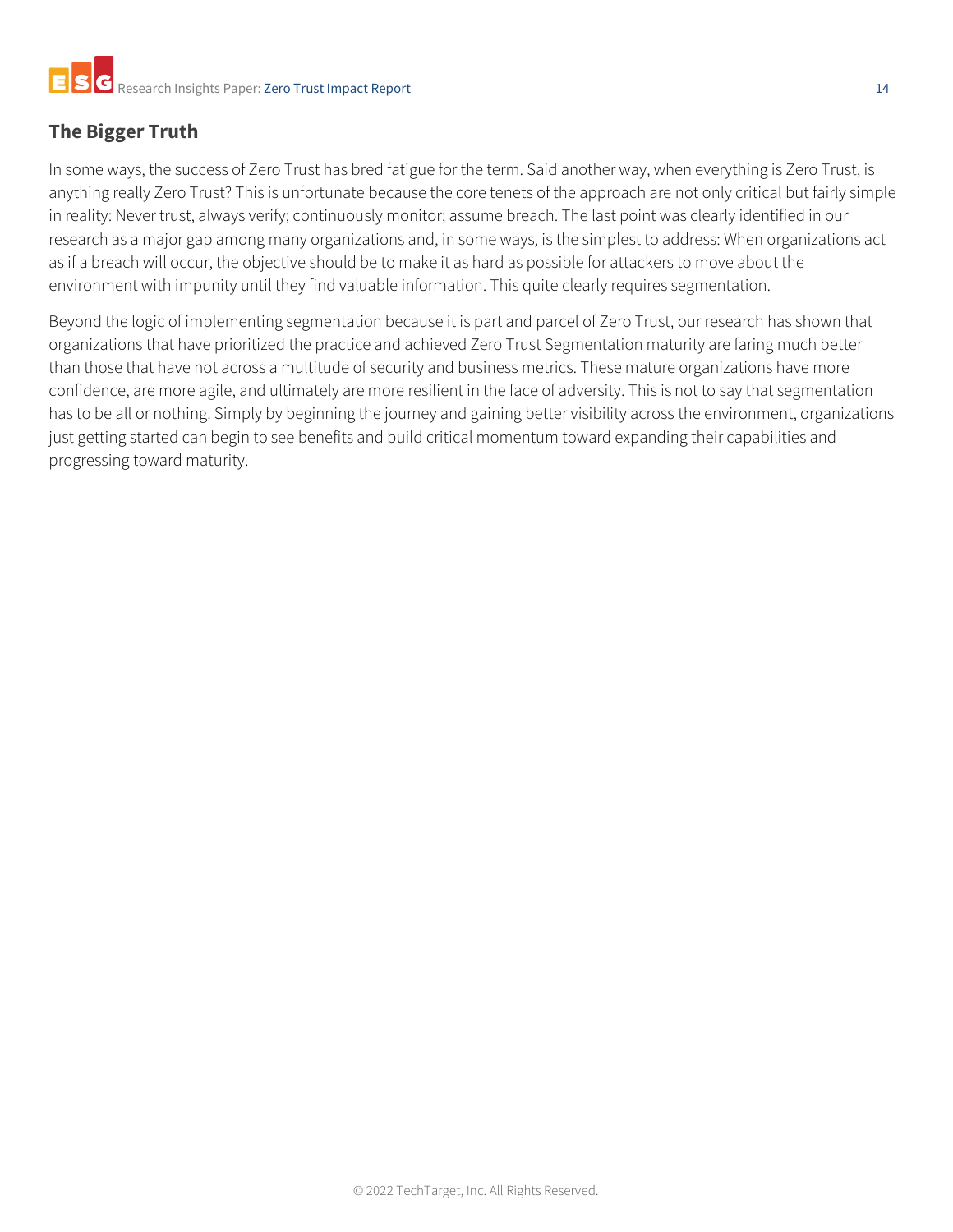## <span id="page-14-0"></span>**Appendix I: Research Methodology and Demographics**

To gather data for this report, ESG conducted a comprehensive online survey of information security and IT professionals knowledgeable about their organization's security priorities, technologies, and strategies. More than half of respondents (58%) held senior IT or security titles (i.e., CIO, CISO, VP of IT/IS or equivalent) while the remainder held middle management and staff titles. Respondents were distributed across North America (36%), Europe (32%), and Asia Pacific and Japan (33%). Respondents were employed at organizations with 500 or more employees. Specifically, 39% were employed at large midmarket organizations (i.e., those with 500 to 2,499 employees), and 61% at enterprise organizations (i.e., those with 2,500 or more employees). Respondents represented numerous industry and government segments, with the largest participation coming from manufacturing (27%), financial services (14%), technology (13%), retail/wholesale (12%), communications and media (7%), and healthcare (6%).

The survey was fielded in February 2022.

After filtering out unqualified respondents, removing duplicate responses, and screening the remaining completed responses (on several criteria) for data integrity, a final sample of 1,000 respondents remained.

All respondents were provided an incentive to complete the survey in the form of cash awards and/or cash equivalents. Note: Totals in figures and tables throughout this report may not add up to 100% due to rounding.

Figures 12-14 detail the demographics of the respondent base: individual respondents' roles, as well as respondent organizations' total number of employees, annual revenue, and primary industry.

**Figure 12. Survey Respondents, By Role**



## **Which of the following best describes your current responsibility within your organization? (Percent of respondents, N=1,000)**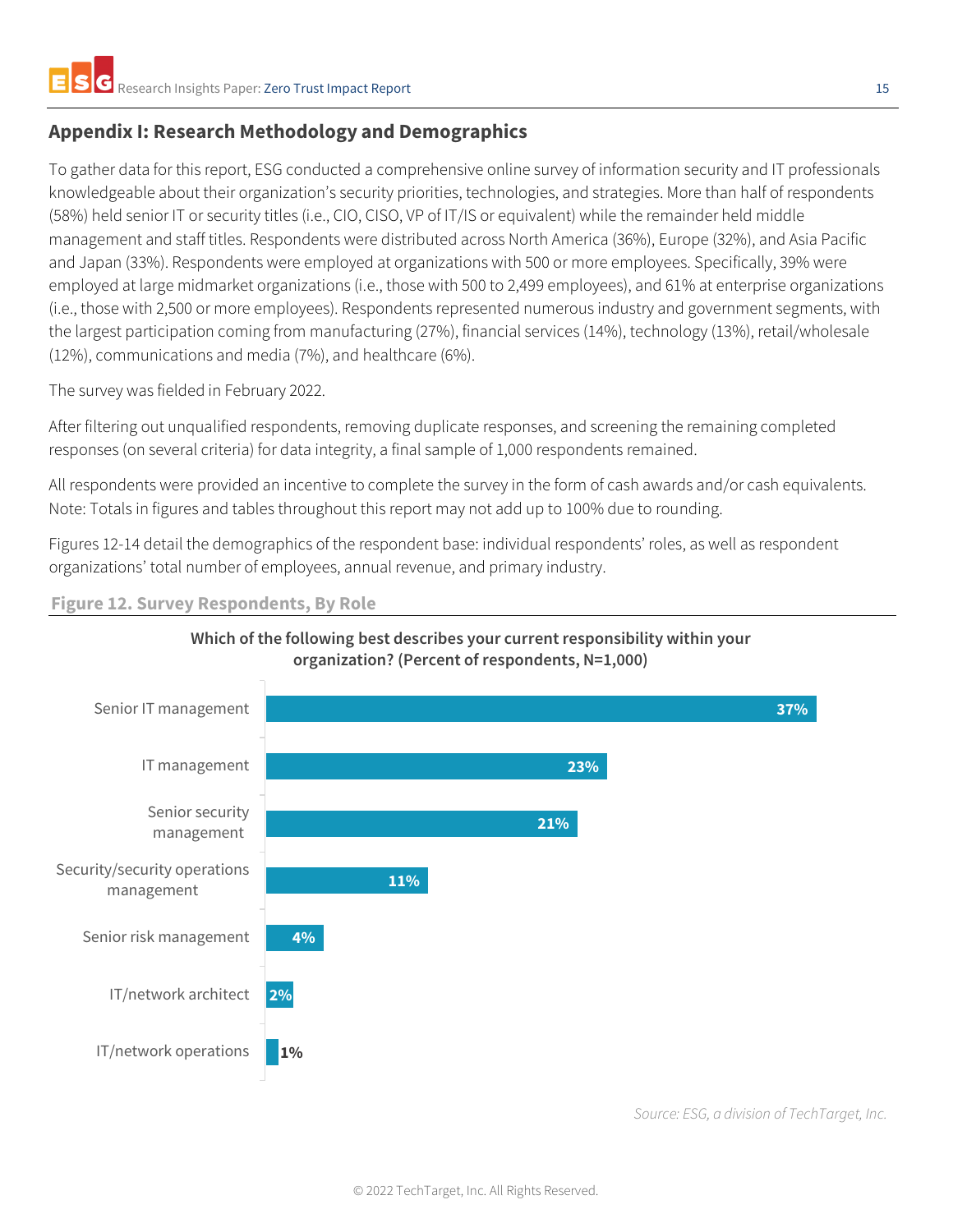#### **Figure 13. Survey Respondents, by Company Size (Number of Employees)**



**How many total employees does your organization have worldwide? (Percent of respondents, N=1,000)**

*Source: ESG, a division of TechTarget, Inc.*

#### **Figure 14. Survey Respondents, by Industry**



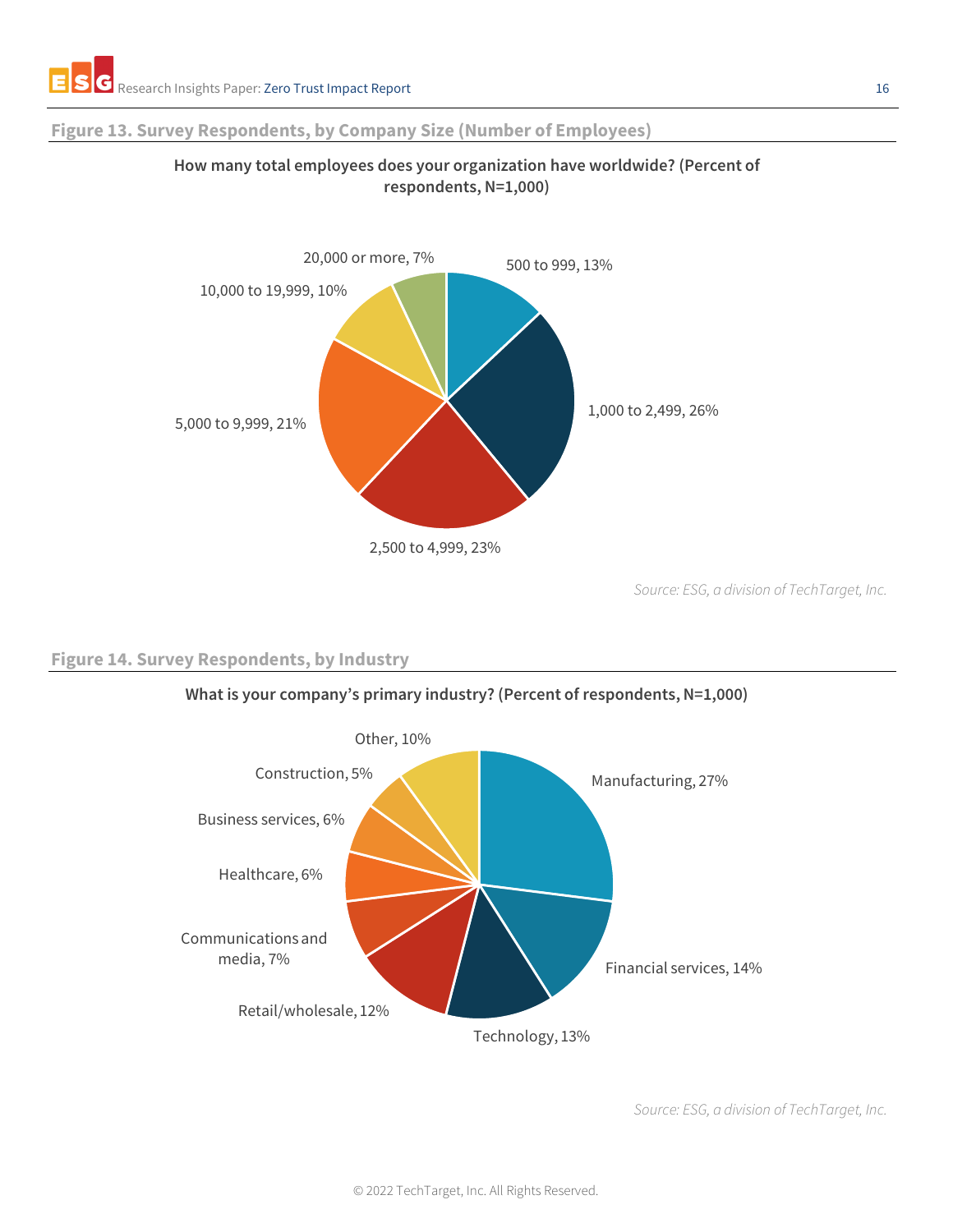## <span id="page-16-0"></span>**Appendix II: Survey Questions Used to Evaluate Zero Trust Segmentation Maturity**

ESG assessed the Zero Trust Segmentation maturity of organizations participating in the research survey based on their responses to five key questions about their segmentation tools and practices. Figure 15 details these questions, and the highlighted responses indicate those that ESG evaluated as most mature.

**Figure 15. Zero Trust Segmentation Maturity Characteristics**

#### **Thinking about your organization's segmentation/microsegmentation tools and practices, how would you rate its ability to support each of the following? (Percent of respondents, N=768)**